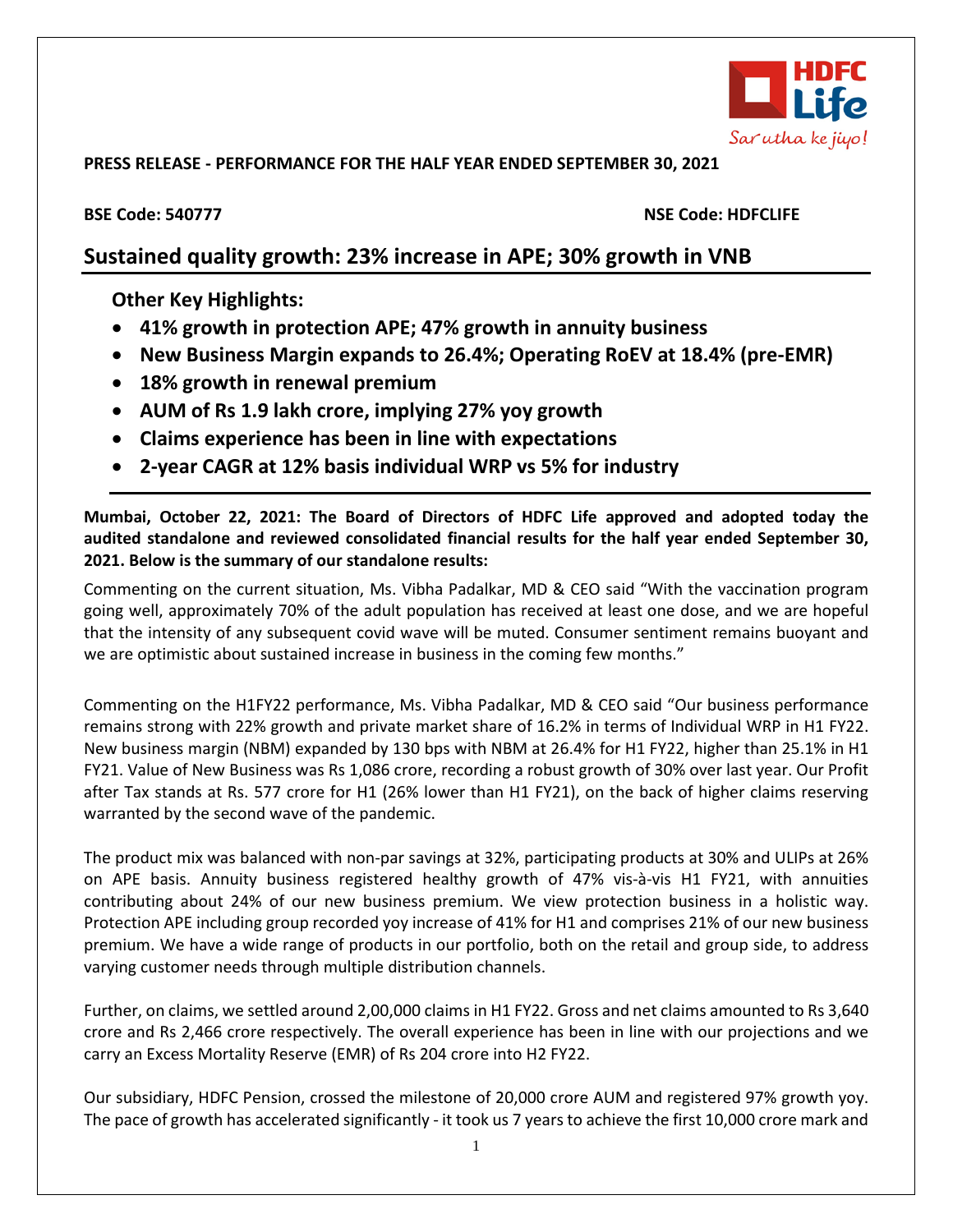

only 14 months for the next 10,000 crores. HDFC Pension continues to be the #1 private Pension Fund Manager (PFM) in terms of NPS AUM with a market share of 36% as on 30th Sep, 2021.

We believe that the current environment is conducive for a robust growth of the life insurance sector as there is an increased awareness about life insurance as a financial protection tool."

| <b>Rs Crore</b>                            | <b>H1 FY22</b> | <b>H1 FY21</b> | YoY    | <b>FY21</b> | <b>FY20</b> |  |  |  |  |
|--------------------------------------------|----------------|----------------|--------|-------------|-------------|--|--|--|--|
| <b>Key Financial and Actuarial Metrics</b> |                |                |        |             |             |  |  |  |  |
| Individual APE                             | 3,427          | 2,834          | 21%    | 7,121       | 6,145       |  |  |  |  |
| <b>Total APE</b>                           | 4,112          | 3,334          | 23%    | 8,372       | 7,407       |  |  |  |  |
| New Business Premium (Indl + Group)        | 10,363         | 8,496          | 22%    | 20,107      | 17,239      |  |  |  |  |
| Renewal Premium (Indl + Group)             | 8,924          | 7,549          | 18%    | 18,477      | 15,468      |  |  |  |  |
| <b>Total Premium</b>                       | 19,287         | 16,045         | 20%    | 38,583      | 32,707      |  |  |  |  |
| <b>Assets Under Management</b>             | 1,91,212       | 1,50,622       | 27%    | 1,73,839    | 1,27,226    |  |  |  |  |
| Networth<br>(1)                            | 8,690          | 7,787          | 12%    | 8,430       | 6,992       |  |  |  |  |
| Profit After Tax                           | 577            | 777            | $-26%$ | 1,360       | 1,295       |  |  |  |  |
| Indian Embedded Value                      | 28,703         | 23,332         | 23%    | 26,617      | 20,650      |  |  |  |  |
| Value of new business                      | 1,086          | 838            | 30%    | 2,185       | 1,919       |  |  |  |  |
| Protection based on Total APE              | 571            | 404            | 41%    | 1,070       | 1,270       |  |  |  |  |

## **Key Financial Summary**

|                                             |     | <b>H1 FY22</b> | <b>H1 FY21</b> | <b>FY21</b>  | <b>FY20</b>  |  |  |  |  |
|---------------------------------------------|-----|----------------|----------------|--------------|--------------|--|--|--|--|
| <b>Key Financial Ratios</b>                 |     |                |                |              |              |  |  |  |  |
| <b>New Business Margins</b>                 |     | 26.4%          | 25.1%          | 26.1%        | 25.9%        |  |  |  |  |
| Pre-EMR Operating Return on EV              | (2) | 18.4%          |                | 18.5%        | 18.1%        |  |  |  |  |
| Post-EMR Operating Return on EV             | (2) | 16.1%          | 17.6%          |              |              |  |  |  |  |
| Operating Expenses / Total Premium          |     | 12.0%          | 11.1%          | 12.0%        | 13.1%        |  |  |  |  |
| Solvency Ratio                              |     | 190%           | 203%           | 201%         | 184%         |  |  |  |  |
| 13M / 61M Persistency                       | (3) | 91%/56%        | 88%/53%        | 90%/53%      | 88%/54%      |  |  |  |  |
| 13M / 61M Persistency                       | (4) | 86%/52%        | 82%/47%        | 85%/49%      | 81%/44%      |  |  |  |  |
| Product mix by Indl APE (UL / Non par       |     | 26/32/5/7/30   | 23/30/5/9/33   | 24/31/5/7/34 | 28/41/4/8/19 |  |  |  |  |
| savings /Annuity/ Non par protection / Par) | (5) |                |                |              |              |  |  |  |  |
| Distribution mix by Indl APE (Corp Agents/  |     | 60/13/6/21     | 60/13/6/21     | 61/13/7/19   | 55/14/9/22   |  |  |  |  |
| Agency/ Broker/ Direct)                     | (5) |                |                |              |              |  |  |  |  |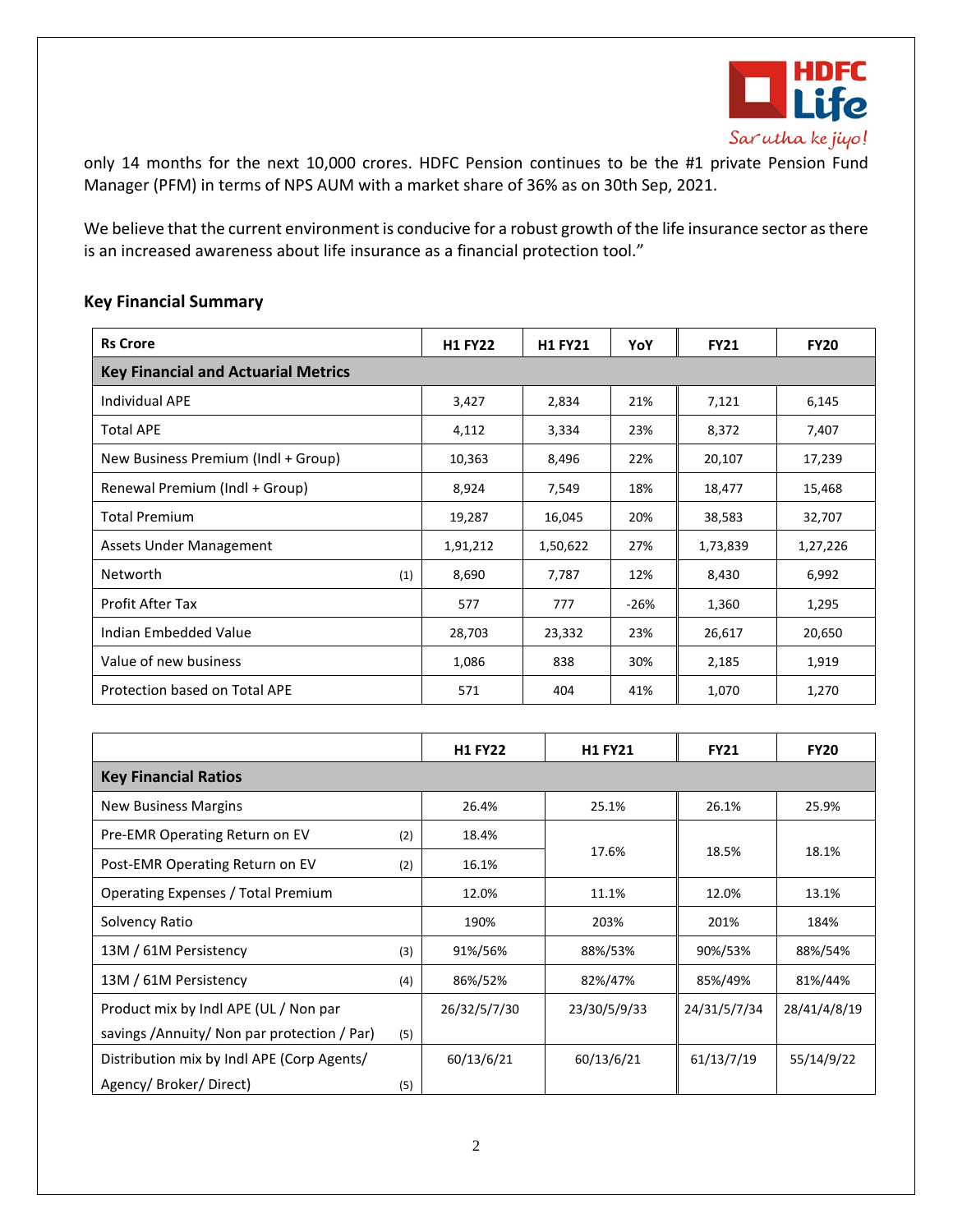

#### Notes:

- 1. Networth comprises Share capital, Share premium and Accumulated profits
- 2. EMR: Excess Mortality Reserve (additional reserve created for excess mortality during Covid)
- 3. Persistency ratios are calculated basis original premium, for Individual business, including single premium
- 4. Limited pay/regular premium persistency calculated based on IRDAI's recent circular, excluding single premium and fully paid policies
- 5. Percentages may not add up due to rounding off effect

### **Other key highlights for the year ending September 30, 2021:**

- *Overall Market Share:* Ranked #1 in terms of Overall New Business Premium in private sector with market share at 22.3%; Private market share within group and individual new business segment of 28.1% and 16.2% respectively
- *Product Portfolio:* Continue to maintain a balanced product mix with share of participating savings, non participating savings, ULIPs, protection and annuity accounted for 30%, 32%, 26%, 7% and 5% of Individual APE respectively
- *Distribution Mix:* Diversified distribution mix is evidenced by wide access to our customers with over 300 partners and 1 lakh+ agents as on September 30, 2021,urther supplemented by 372 branches spread across the country
- *Assets Under Management:* AUM of Rs. 1.9 lakh Cr. (Debt: Equity mix 62:38); over 98% of debt investments in G-Secs and AAA bonds

### **Definitions and abbreviations**

- **Annualized Premium Equivalent (APE)** The sum of annualized first year regular premiums and 10% weighted single premiums and single premium top-ups
- **Assets under Management (AUM)** The total value of Shareholders' & Policyholders' investments managed by the insurance company
- **Embedded Value Operating Profit (EVOP)** Embedded Value Operating Profit ("EVOP") is a measure of the increase in the EV during any given period, excluding the impact on EV due to external factors like changes in economic variables and shareholder-related actions like capital injection or dividend pay-outs
- **First year premium** Premiums due in the first policy year of regular premiums received during the financial year. For example, for a monthly mode policy sold in March 2021, the first monthly instalment received would be reflected as First year premiums for 2020-21 and the remaining 11 instalments due in the first policy year would be reflected as first year premiums in 2021-22, when received
- **New business received premium**  The sum of first year premium and single premium, reflecting the total premiums received from the new business written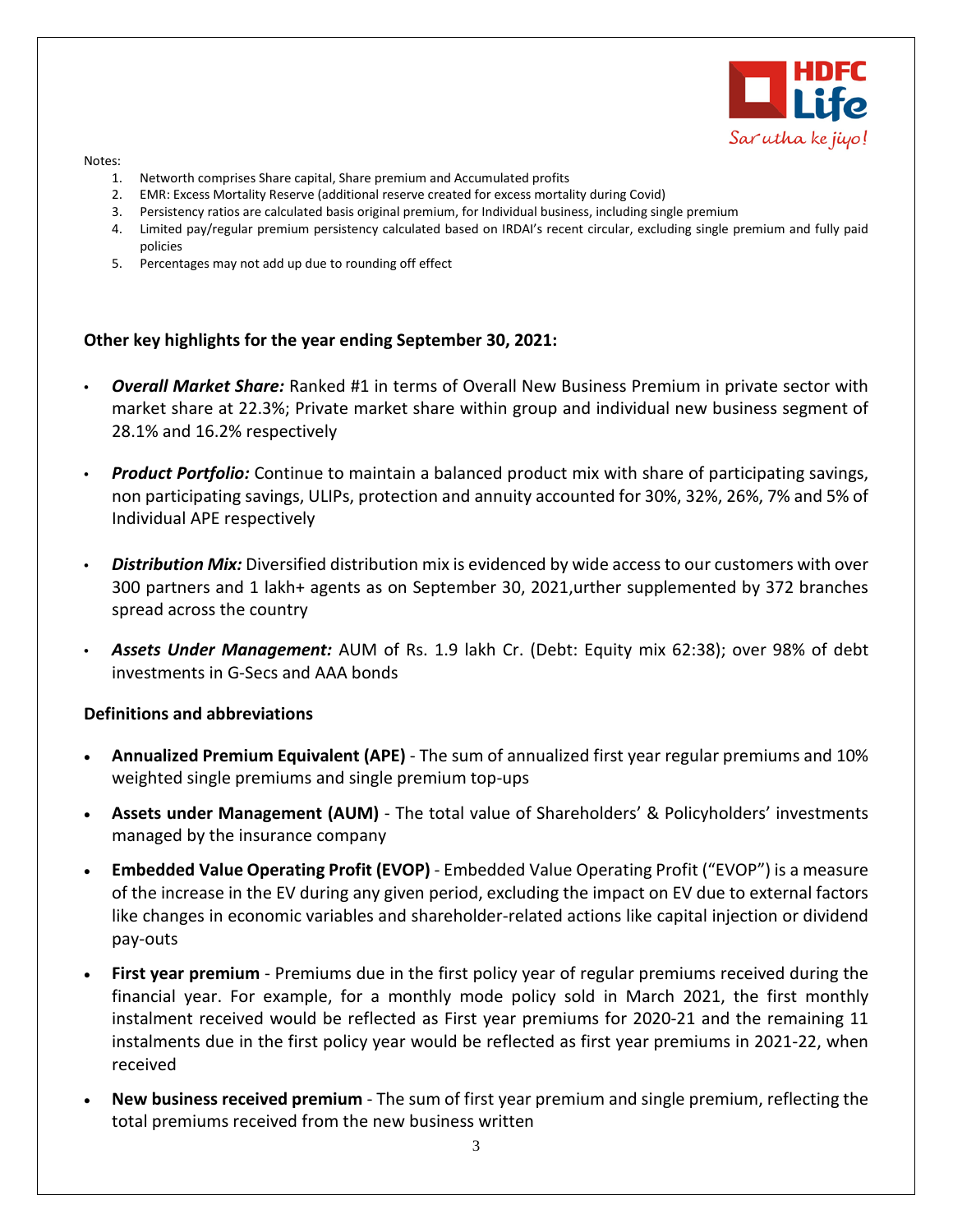

- **Operating expense**  It includes all expenses that are incurred for the purposes of sourcing new business and expenses incurred for policy servicing (which are known as maintenance costs) including shareholders' expenses. It does not include commission
- **Operating expense ratio**  Ratio of operating expense (including shareholders' expenses) to total premium
- **Operating return on EV** Operating Return on EV is the ratio of EVOP (Embedded Value Operating Profit) for any given period to the EV at the beginning of that period
- Persistency The proportion of business renewed from the business underwritten. The ratio is measured in terms of number of policies and premiums underwritten
- **Premium less benefits payouts**  The difference between total premium received and benefits paid (gross of reinsurance)
- **Renewal premium** Regular recurring premiums received after the first policy year
- **Solvency ratio**  Ratio of available solvency margin to required solvency margin
- **Total premium**  Total received premiums during the year including first year, single and renewal premiums for individual and group business
- **Weighted received premium (WRP)**  The sum of first year premium received during the year and 10% of single premiums including top-up premiums

## **About HDFC Life**

HDFC Life Insurance Company Limited ('HDFC Life' / 'Company') is a joint venture between HDFC Ltd., India's leading housing finance institution and Standard Life Aberdeen, a global investment company.

Established in 2000, HDFC Life is a leading long-term life insurance solutions provider in India, offering a range of individual and group insurance solutions that meet various customer needs such as Protection, Pension, Savings, Investment, Annuity and Health. As on September 30, 2021, the Company had 38 individual and 13 group products in its portfolio, along with 7 optional rider benefits, catering to a diverse range of customer needs.

HDFC Life continues to benefit from its increased presence across the country having a wide reach with 372 branches and additional distribution touch-points through several new tie-ups and partnerships. The count of our partnerships is over 300, comprising traditional partners such as NBFCs, MFIs and SFBs, and including new-ecosystem partners. The Company has a strong base of financial consultants.

For more information, please visit our website, [www.hdfclife.com.](http://www.hdfclife.com/) You may also connect with us on [Facebook,](https://www.facebook.com/HDFClife) [Twitter,](https://twitter.com/HDFCLIFE) [YouTube](http://www.youtube.com/hdfclife10) and [LinkedIn](http://www.linkedin.com/csp/ads?f=f300x250_exp_2_3&click=http://ad-apac.doubleclick.net/6k;h=v8/3db9/3/0/*/p;268500133;5-0;0;56697032;4307-300/250;41782963/41800750/1;;%7Eaopt=2/2/26/0;%7Esscs=?cspCrd&c=-56697032&p=1&fk=true&r=419791071).